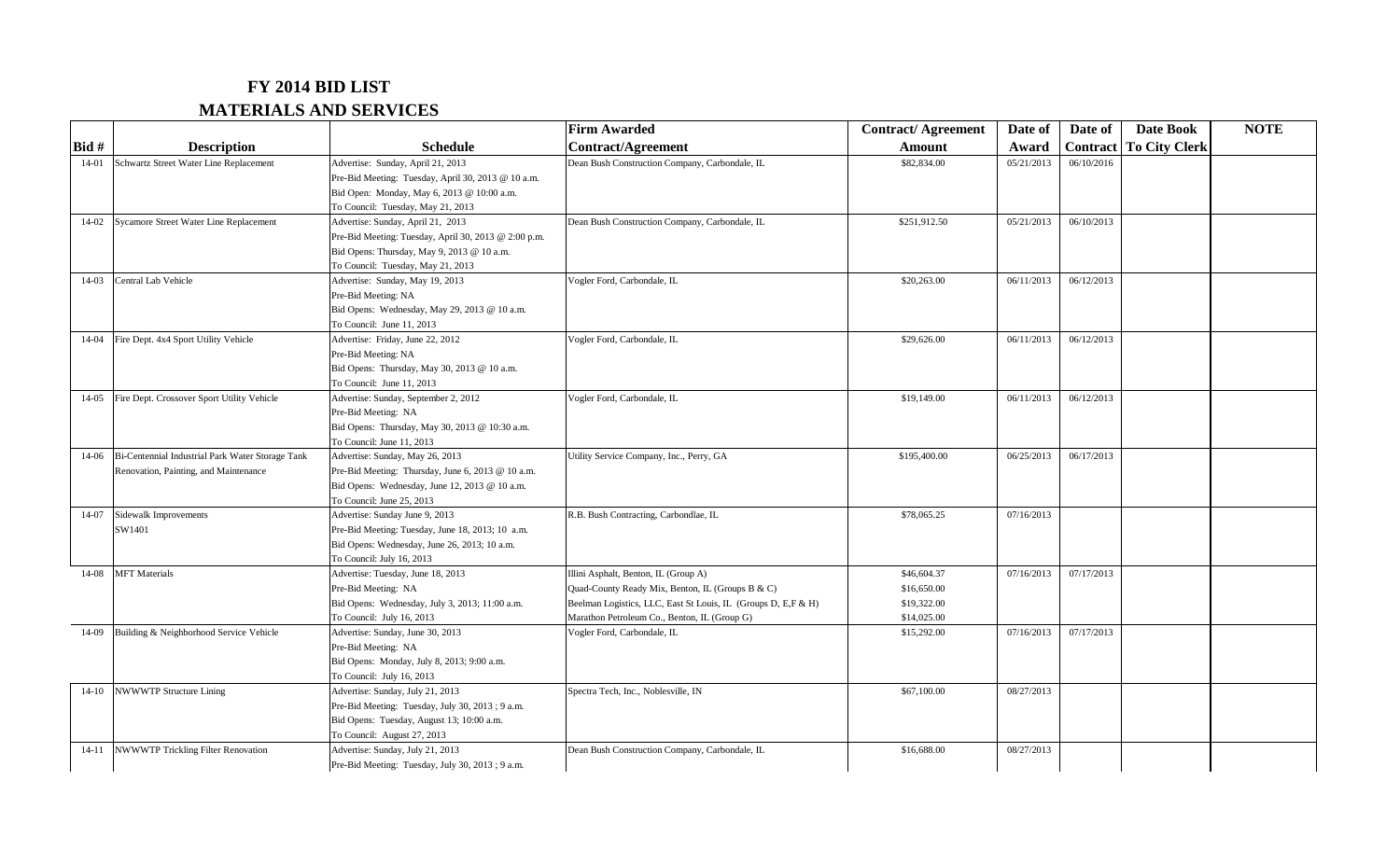|           |                                             | Bid Opens: Tuesday, August 13; 9:00 a.m.                              |                                                      |                       |            |  |
|-----------|---------------------------------------------|-----------------------------------------------------------------------|------------------------------------------------------|-----------------------|------------|--|
|           |                                             | To Council: August 27, 2013                                           |                                                      |                       |            |  |
| $14 - 12$ | Rough Terrain Utility Vehicle               | Advertise: Sunday, August 4, 2013                                     | Heartland Kubota, Carterville, IL                    | \$20,288.38           | 08/27/2013 |  |
|           | <b>Rental Properties</b>                    | Pre-Bid Meeting: NA                                                   |                                                      |                       |            |  |
|           |                                             | Bid Opens: Thursday, August 1, 20135; 9:00 a.m.                       |                                                      |                       |            |  |
|           |                                             | To Council: August 27, 2013                                           |                                                      |                       |            |  |
| $14 - 13$ | Personal Protective Equipment               | Advertise: Sunday, August 11, 2013                                    | Ray O'Herron, Inc., Danville, IL                     | \$22,001.20           | 08/27/2013 |  |
|           |                                             | Pre-Bid Meeting: NA                                                   |                                                      |                       |            |  |
|           |                                             | Bid Opens: Monday, August 19, 2013; 9:00 a.m.                         |                                                      |                       |            |  |
|           |                                             | To Council: August 27, 2013                                           |                                                      |                       |            |  |
| $14 - 14$ | MFT Micro-Surfacing Program                 | Advertise: Sunday, September 1, 2013                                  | CANCELED-OVER BUDGET                                 |                       |            |  |
|           | 14-00000-01-GM-FY2014 Pavement Preservation | Pre-Bid Meeting: NA                                                   |                                                      |                       |            |  |
|           | <b>CANCELED-OVER BUDGET</b>                 | Bid Opens: Tuesday, September 10, 2013; 10:00 a.m.                    |                                                      |                       |            |  |
|           |                                             | To Council: September 17, 2013                                        |                                                      |                       |            |  |
| $14 - 15$ | Rescue Apparatus                            | Advertise: Friday, September 13, 2013                                 | <b>CANCELED-OVER BUDGET</b>                          |                       |            |  |
|           | <b>CANCELED-OVER BUDGET</b>                 | Pre-Bid Meeting: NA                                                   |                                                      |                       |            |  |
|           |                                             | Bid Opens: Friday, October 4, 2013; 10:00 a.m.                        |                                                      |                       |            |  |
|           |                                             | To Council: October 22, 2013                                          |                                                      |                       |            |  |
| $14-16$   | Triple Combination Fire Pumper              | Advertise: Friday, September 13, 2013                                 | <b>CANCELED-OVER BUDGET</b>                          |                       |            |  |
|           | CANCELED-OVERBUDGET                         | Pre-Bid Meeting: NA                                                   |                                                      |                       |            |  |
|           |                                             | Bid Opens: Friday, October 4, 2013; 10:30 a.m.                        |                                                      |                       |            |  |
|           |                                             | To Council: October 22, 2013                                          |                                                      |                       |            |  |
| $14 - 17$ | Building & Neighborhood Service Vehicle     | Advertise: Sunday, September 29, 2013                                 | Vogler Ford, Carbondale, IL                          | \$14,547.00           | 10/22/2013 |  |
|           |                                             | Pre-Bid Meeting: NA                                                   |                                                      |                       |            |  |
|           |                                             | Bid Opens: Wednesday, October 9, 2013; 11:00 a.m.                     |                                                      |                       |            |  |
|           | Robotic Total Station                       | To Council: October 22, 2013                                          |                                                      |                       |            |  |
| $14 - 18$ |                                             | Advertise: Sunday, September 29, 2013                                 | Seiler Instrument & Manufacturing Co., St. Louis, MO | \$23,902.95           | 10/22/2013 |  |
|           | (Survey Equipment)                          | Pre-Bid Meeting: NA                                                   |                                                      |                       |            |  |
|           |                                             | Bid Opens: Wednesday, October 9, 2013; 2:00 p.m.                      |                                                      |                       |            |  |
| $14-19$   | Rescue Apparatus Re-Bid                     | To Council: October 22, 2013<br>Advertise: Thursday, October 17, 2013 | Global Emergency Products Inc., Aurora, IL           | \$265,206.00          | 11/19/2013 |  |
|           |                                             | Pre-Bid Meeting: NA                                                   |                                                      |                       |            |  |
|           |                                             | Bid Opens: Thursday, October 24, 2013; 2:00 p.m.                      |                                                      |                       |            |  |
|           |                                             | To Council: November 5, 2013                                          |                                                      |                       |            |  |
| $14 - 20$ | Triple Combination Fire Pumper Re-Bid       | Advertise: Thursday, October 17, 2013                                 | Illinois Fire Store, Amboy, IL                       | \$363,440.42          | 11/19/2013 |  |
|           |                                             | Pre-Bid Meeting: NA                                                   |                                                      |                       |            |  |
|           |                                             | Bid Opens: Thursday, October 24, 2013; 2:00 p.m.                      |                                                      |                       |            |  |
|           |                                             | To Council: November 5, 2013                                          |                                                      |                       |            |  |
| $14 - 21$ | Hybrid Electric Vehicle                     | Advertise: Sunday, November 24, 2013                                  | Vogler Ford, Carbondale, IL                          | \$21,585.00           | 12/17/2013 |  |
|           | Parking Division                            | Pre-Bid Meeting: NA                                                   |                                                      |                       |            |  |
|           |                                             | Bid Opens: Thursday, December 5, 2013; 10:00 a.m.                     |                                                      |                       |            |  |
|           |                                             | To Council: December 17, 2013                                         |                                                      |                       |            |  |
| $14 - 22$ | Furniture for New Fire Station              | Advertise: Sunday, January 12, 2014                                   | Stiles, Carbondale, IL                               | \$19,621.45           |            |  |
|           |                                             | Pre-Bid Meeting:                                                      |                                                      |                       |            |  |
|           |                                             | Bid Opens: Thursday, January 23, 2014; 10:00 a.m.                     |                                                      |                       |            |  |
|           |                                             | To Council: December 17, 2013                                         |                                                      |                       |            |  |
| $14-23$   | Water Treatment Plant Chemicals for FY15    | Advertise: Wednesday, January 15, 2014                                | Alum, Liquid - Brenntag Mid-South, Calvert City, KY  | \$0.126/lb - \$95.500 | 02/11/2014 |  |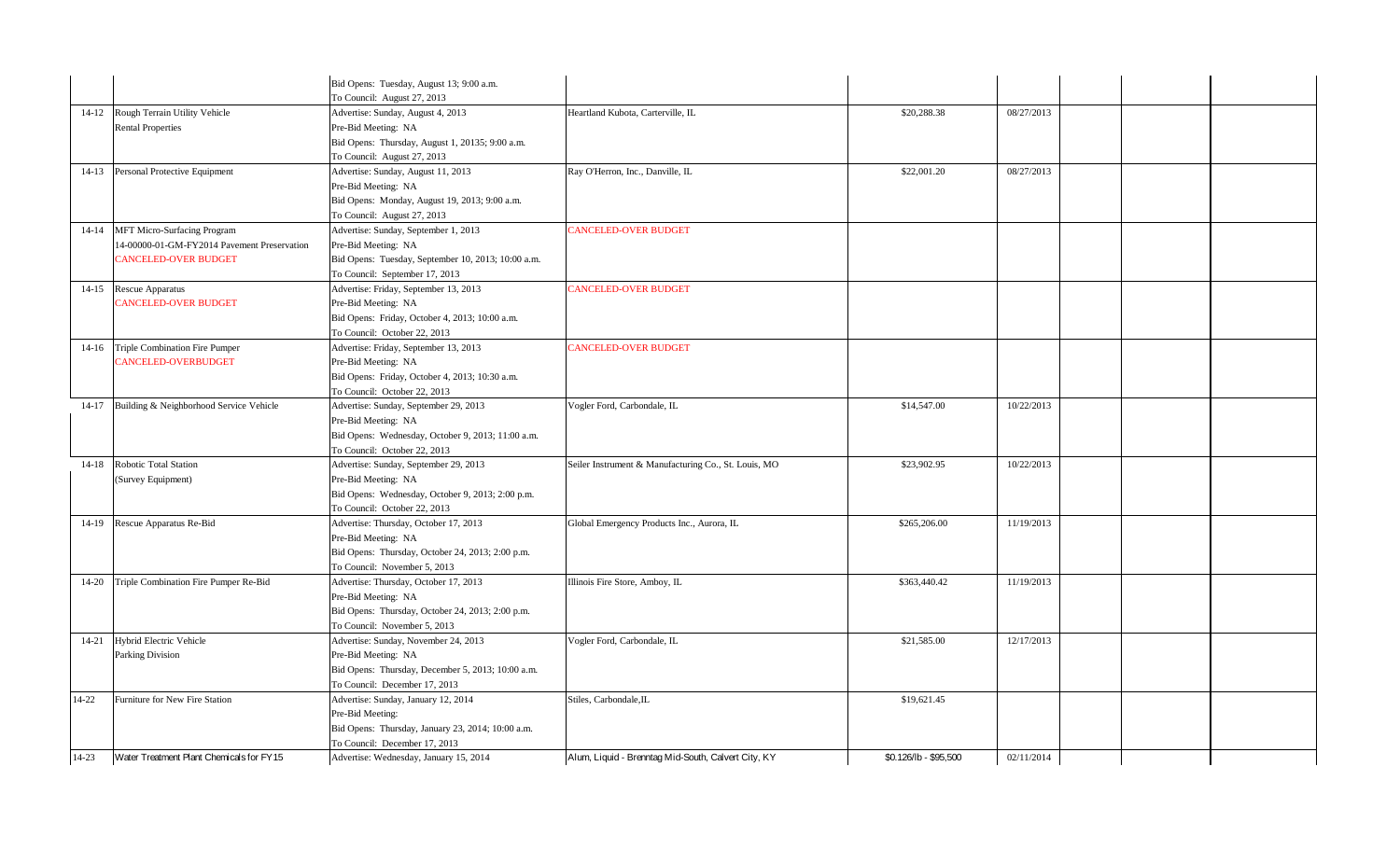|           |                                                                            | Pre-Bid Meeting:<br>Bid Opens: Thursday, January 23, 2014; 11:00 a.m.<br>To Council: February 11, 2014                                                                   | Ammonium Sulfate - General Chemical Performance, Parsippany, NJ<br>Anionic Polymer - Polydyne, Inc., Riceboro, GA<br>Carbon - Brenntag Mid-South, Calvert City, KY<br>Cationic Polymer - Brenntag Mid-South, Calvert City, KY<br>Caustic Soda - Brenntag Mid-South, Calvert City, KY<br>Chlorine - Brenntag Mid-South, Calvert City, KY<br>Fluoride - Key Chemical Inc., Waxhaw, NC<br>Potassium Permanganate - Hawkins, Inc., Centralia, IL<br>Sodium Thiosulfate - Brenntag Mid-South, Calvert City, KY | \$0.2025/lb - \$20,250<br>$$1.85/lb - $5,550$<br>\$0.605/lb - \$18,150<br>\$0.57/lb - \$25,650<br>\$0.129/lb - \$70,950<br>\$0.179/lb - \$13,425<br>\$0.2545/lb - \$13,997.50<br>\$2.30/lb - \$17,250<br>$0.29$ /lb - \$8,700 |            |            |            |  |
|-----------|----------------------------------------------------------------------------|--------------------------------------------------------------------------------------------------------------------------------------------------------------------------|-----------------------------------------------------------------------------------------------------------------------------------------------------------------------------------------------------------------------------------------------------------------------------------------------------------------------------------------------------------------------------------------------------------------------------------------------------------------------------------------------------------|-------------------------------------------------------------------------------------------------------------------------------------------------------------------------------------------------------------------------------|------------|------------|------------|--|
| 14-24     | Meter Services Vehicle                                                     | Advertise: Sunday, February 23, 2014<br>Pre-Bid Meeting:<br>Bid Opens: Tuesday, March 11, 2014; 10:00 a.m.<br>To Council: March25, 2014                                  | Vogler Ford, Carbondale, IL                                                                                                                                                                                                                                                                                                                                                                                                                                                                               | \$19,526.00                                                                                                                                                                                                                   | 03/25/2014 |            |            |  |
| $14 - 25$ | Police Patrol Vehicles                                                     | Advertise: Sunday, February 16, 2014<br>Pre-Bid Meeting:<br>Bid Opens: Monday, February 24, 2014; 11:00 a.m.<br>To Council: March 4, 2014                                | Vogler Ford, Carbondale, IL                                                                                                                                                                                                                                                                                                                                                                                                                                                                               | \$109,928.00                                                                                                                                                                                                                  | 03/04/2014 |            |            |  |
| 14-26     | Building & Neighborhood Service Vehicle                                    | Advertise: Sunday, February 23, 2014<br>Pre-Bid Meeting:<br>Bid Opens: Tuesday, March 11, 2014; 10:30 a.m.<br>To Council: March 25, 2014                                 | Vogler Ford, Carbondale, IL                                                                                                                                                                                                                                                                                                                                                                                                                                                                               | \$15,100.00                                                                                                                                                                                                                   | 03/25/2014 |            |            |  |
| 14-27     | WTP HVAC Units Replacement/Removal/ Installation                           | Advertise: Tuesday, March 18, 2014<br>Pre-Bid Meeting:<br>Bid Opens: Wednesday, March 26, 2014; 10:00 a.m.<br>To Council: April 8, 2014 (if needed)                      | Ponder Service, Inc.                                                                                                                                                                                                                                                                                                                                                                                                                                                                                      | \$15,993.00                                                                                                                                                                                                                   |            | 03/26/2014 |            |  |
| $14 - 28$ | Street Cut Repair                                                          | Advertise: Sunday, March 23, 2014<br>Pre-Bid Meeting: Tuesday, April 1, 2014 @ 10:00 a.m.<br>Bid Opens: Tuesday, April 8, 2014; 10:00 a.m.<br>To Council: April 22, 2014 | Stone' Concrete Construction, Inc., Alto Pass, IL                                                                                                                                                                                                                                                                                                                                                                                                                                                         | \$130,400.00                                                                                                                                                                                                                  | 04/22/2014 | 05/01/2014 | 05/16/2014 |  |
| 14-29     | <b>Sanitary Sewer Manhole Castings</b>                                     | Advertise: Sunday, April 6, 2014<br>Pre-Bid Meeting: NA<br>Bid Opens: Friday, April 11, 2014; 10:00 a.m.<br>To Council: NA                                               | Neenah Foundry, Carol Stream, IL                                                                                                                                                                                                                                                                                                                                                                                                                                                                          | \$13,490.00                                                                                                                                                                                                                   |            | 04/11/2014 |            |  |
| $14 - 30$ | <b>MFT</b> Materials A<br>Aggregate Stockpiled and Emulsified Asphalt      | Advertise: Sunday, April 20, 2014<br>Pre-Bid Meeting: NA<br>Bid Opens: Tuesday, May 6, 2014; 11:00 a.m.<br>To Council: May 20, 2014                                      | Beelman Logistics, LLC, East St Louis, IL (Groups A, C, E, & G)<br>Beelman Logistics, LLC, East St Louis, IL (Groups B & D)<br>Marathon Petroleum Co., Benton, IL (Group F)                                                                                                                                                                                                                                                                                                                               | \$17,633.00<br>\$18,988.00<br>\$13,970.00                                                                                                                                                                                     | 05/20/2014 |            |            |  |
| 14-31     | <b>MFT</b> Materials B<br>Bituminous Material Applied and Aggregate Spread | Advertise: Sunday, April 20, 2014<br>Pre-Bid Meeting: NA<br>Bid Opens: Tuesday, May 6, 2014; 11:30 a.m.<br>To Council: May 20, 2014                                      | Illini Asphalt, Benton, IL                                                                                                                                                                                                                                                                                                                                                                                                                                                                                | \$46,270.10                                                                                                                                                                                                                   | 05/20/2014 |            |            |  |
| $14 - 32$ | Police Vehicle Equipment                                                   | Advertise: Sunday, April 20, 2014<br>Pre-Bid Meeting: NA                                                                                                                 | Ragan Communications, Inc.                                                                                                                                                                                                                                                                                                                                                                                                                                                                                | \$16,386.92                                                                                                                                                                                                                   | 04/25/2014 |            |            |  |